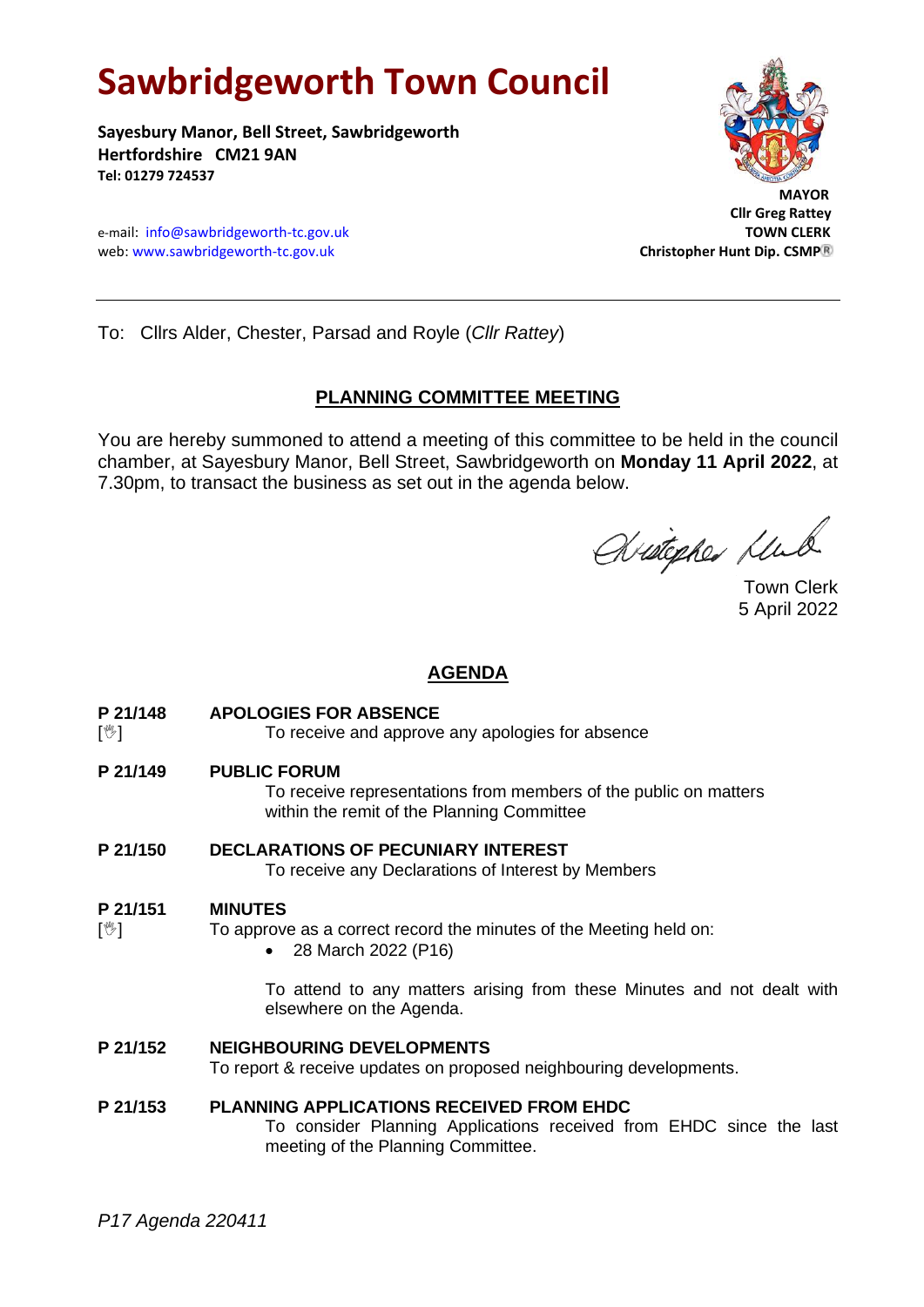# **3/22/0431/HH 35 Barnard Road, CM21 9DY**

[First floor side and rear extension](https://publicaccess.eastherts.gov.uk/online-applications/applicationDetails.do?activeTab=documents&keyVal=R7UP34GLJOB00)

#### **3/22/0548/HH 4 Rowan Walk, CM21 9EF**

Single storey side and [rear extensions, garage conversion and alterations to fenestration](https://publicaccess.eastherts.gov.uk/online-applications/applicationDetails.do?activeTab=documents&keyVal=R8QHFUGLJXM00) **\_\_\_\_\_\_\_\_\_\_\_\_\_\_\_\_\_\_\_\_\_\_\_\_\_\_\_\_\_\_\_\_\_\_\_\_\_\_\_\_\_\_\_\_\_\_\_\_\_\_\_\_\_\_\_\_\_\_\_\_\_\_\_\_\_\_\_\_\_\_\_\_**

**\_\_\_\_\_\_\_\_\_\_\_\_\_\_\_\_\_\_\_\_\_\_\_\_\_\_\_\_\_\_\_\_\_\_\_\_\_\_\_\_\_\_\_\_\_\_\_\_\_\_\_\_\_\_\_\_\_\_\_\_\_\_\_\_\_\_\_\_\_\_\_\_**

**\_\_\_\_\_\_\_\_\_\_\_\_\_\_\_\_\_\_\_\_\_\_\_\_\_\_\_\_\_\_\_\_\_\_\_\_\_\_\_\_\_\_\_\_\_\_\_\_\_\_\_\_\_\_\_\_\_\_\_\_\_\_\_\_\_\_\_\_\_\_\_\_**

#### **3/22/0632/HH Hill View, London Road, Spellbrook**

[Removal of front porch and infill front door. Construction of single storey side porch.](https://publicaccess.eastherts.gov.uk/online-applications/applicationDetails.do?activeTab=documents&keyVal=R99038GLK3I00)  [Raising the roof ridge and loft conversion with a rear dormer, 3 front roof light windows](https://publicaccess.eastherts.gov.uk/online-applications/applicationDetails.do?activeTab=documents&keyVal=R99038GLK3I00)  [and 1 first floor](https://publicaccess.eastherts.gov.uk/online-applications/applicationDetails.do?activeTab=documents&keyVal=R99038GLK3I00) side window

**\_\_\_\_\_\_\_\_\_\_\_\_\_\_\_\_\_\_\_\_\_\_\_\_\_\_\_\_\_\_\_\_\_\_\_\_\_\_\_\_\_\_\_\_\_\_\_\_\_\_\_\_\_\_\_\_\_\_\_\_\_\_\_\_\_\_\_\_\_\_\_\_**

**\_\_\_\_\_\_\_\_\_\_\_\_\_\_\_\_\_\_\_\_\_\_\_\_\_\_\_\_\_\_\_\_\_\_\_\_\_\_\_\_\_\_\_\_\_\_\_\_\_\_\_\_\_\_\_\_\_\_\_\_\_\_\_\_\_\_\_\_\_\_\_\_**

**\_\_\_\_\_\_\_\_\_\_\_\_\_\_\_\_\_\_\_\_\_\_\_\_\_\_\_\_\_\_\_\_\_\_\_\_\_\_\_\_\_\_\_\_\_\_\_\_\_\_\_\_\_\_\_\_\_\_\_\_\_\_\_\_\_\_\_\_\_\_\_\_**

# **3/22/0666/HH & The Mill House, Burtons Mill, Mill Lane**

**3/22/0667/LBC** [Erection of a single storey rear garden room extension](https://publicaccess.eastherts.gov.uk/online-applications/applicationDetails.do?activeTab=documents&keyVal=R9GN3KGLK5J00)

# **P 21/154 LATE PLANNING APPLICATIONS**

To deal with Planning Applications received from EHDC following the Publication of this Agenda and received before 6 April 2022

#### **P 21/155 PLANNING DECISIONS MADE BY EHDC**

To receive Planning Decisions from EHDC.

# **3/21/1207/FUL Farlea, Spellbrook Lane West, Spellbrook**

Construction of two detached dwellings with detached carports *STC Comment:* No objection *EHDC Decision:* Granted **\_\_\_\_\_\_\_\_\_\_\_\_\_\_\_\_\_\_\_\_\_\_\_\_\_\_\_\_\_\_\_\_\_\_\_\_\_\_\_\_\_\_\_\_\_\_\_\_\_\_\_\_\_\_\_\_\_\_\_\_\_\_\_\_\_\_\_\_\_\_\_\_**

#### **3/21/2324/HH &**

#### **3/21/2325/LBC The Old School House, 129 Sheering Mill Lane, CM21 9ND**

Demolition of garage and wall. Erection of a single storey rear extension and garden annexe with room over. Internal works to include partial removal of wall and blocking up of window

*STC Comment:* No objection & No comment *EHDC Decision:* Granted

#### **3/21/3160/HH 26 West Road, CM21 0BL**

Single storey rear extension and alterations to roof to create new gable with loft conversion

**\_\_\_\_\_\_\_\_\_\_\_\_\_\_\_\_\_\_\_\_\_\_\_\_\_\_\_\_\_\_\_\_\_\_\_\_\_\_\_\_\_\_\_\_\_\_\_\_\_\_\_\_\_\_\_\_\_\_\_\_\_\_\_\_\_\_\_\_\_\_\_\_**

**\_\_\_\_\_\_\_\_\_\_\_\_\_\_\_\_\_\_\_\_\_\_\_\_\_\_\_\_\_\_\_\_\_\_\_\_\_\_\_\_\_\_\_\_\_\_\_\_\_\_\_\_\_\_\_\_\_\_\_\_\_\_\_\_\_\_\_\_\_\_\_\_**

*STC Comment:* No objection *EHDC Decision:* Granted

#### **3/22/0093/HH 4 Bluebell Walk, CM21 0JQ**

Erection of two storey rear extension and open front porch **STC Comment:** No objection *EHDC Decision:* Granted **\_\_\_\_\_\_\_\_\_\_\_\_\_\_\_\_\_\_\_\_\_\_\_\_\_\_\_\_\_\_\_\_\_\_\_\_\_\_\_\_\_\_\_\_\_\_\_\_\_\_\_\_\_\_\_\_\_\_\_\_\_\_\_\_\_\_\_\_\_\_\_\_**